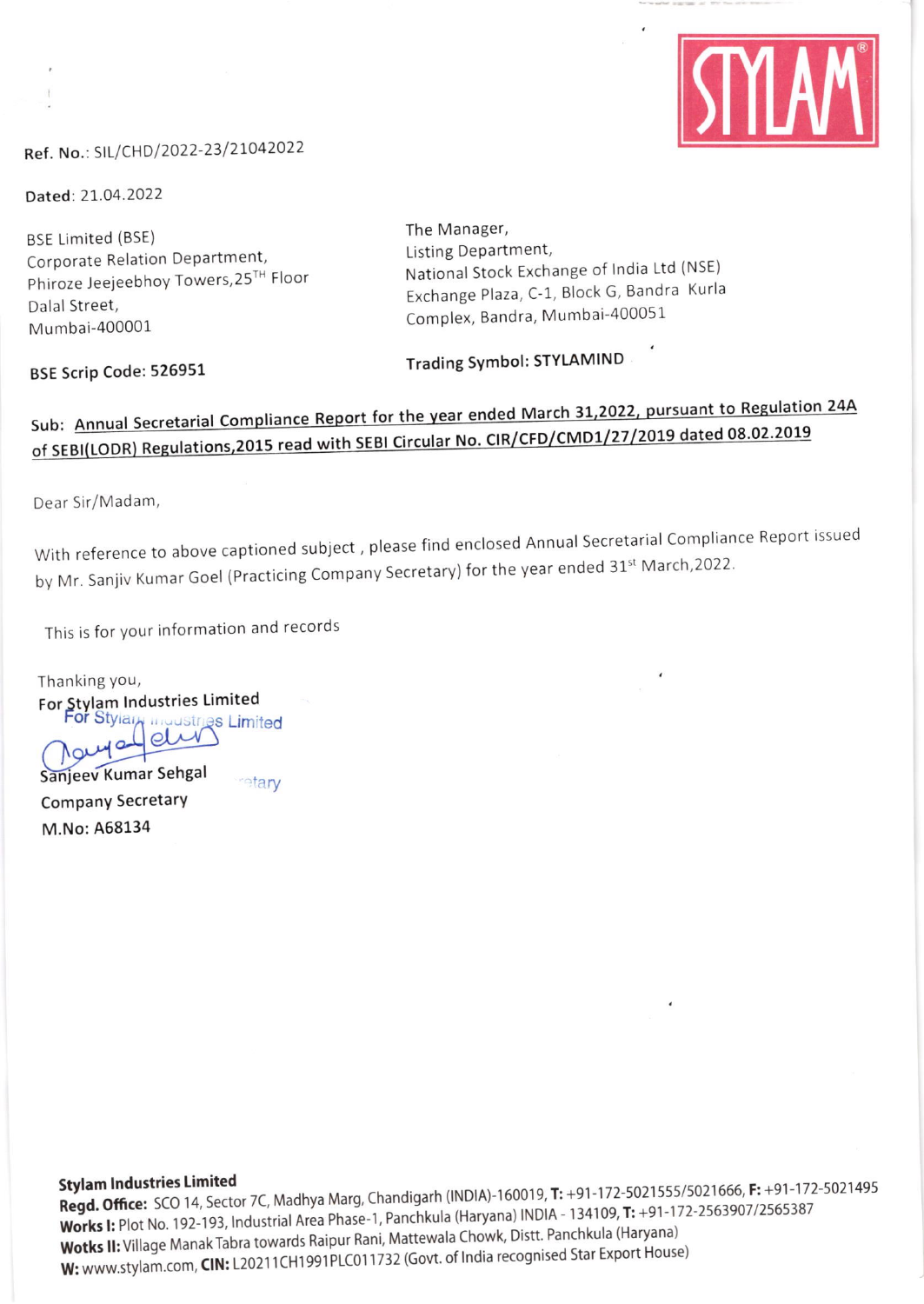### **S**anjib Rumar Goel

B.com. F.C.S

COMPANY SECRETARY

S.C.O. 154-155, (1ST FLOOR) SECTOR 17-C, CHANDIGARH-160 017 PH. 0172-4675028, M: 9815251500 E-mail : saniivkgoel@hotmail.com cssanjivkgoel@gmail.com

#### Secretarial compliance report of M/s Stylam Industries Limited for the year ended March 31, 2022.

I, Sanjiv Kumar Goel, a Practicing Company Secretary have examined:

- (a) all the documents and records made available to me and explanation provided by M/s Stylam Industries Limited ( hereinafter referred to as "the listed entity"),
- (b) the filings / submissions made by the listed entity to the stock exchanges,
- (c) website of the listed entity,
- (d) other documents / filings, as may be relevant, which has been relied upon to make this certification,

for the year ended March 31,2022 ("Review Period") in respect of compliance with the provisions of :

- (a) the Securities and Exchange Board of India Act, 1992 ("SEBI Act") and the Regulations, circulars, guidelines issued there under; and
- (b) the Securities Contracts (Regulation) Act, 1956 ('SCRA"), rules made there under and the Regulations, circulars, guidelines issued there under by the Securities and Exchange Board of India ("SEBI");

The specific Regulations, whose provisions and the circulars/ guidelines issued there under, have been examined. include:-

- (a) Securities and Exchange Board of India (Listing Obligations and Disclosure Requirements) Regulations, 2015;
- (b) Securities and Exchange Board of India (lssue of Capital and Disclosure Requirements) Regulations, 2018;
- (c) Securities and Exchange Board of India (Substantial Acquisition of Shares and Takeovers) Regulations, 2011;
- (d) Securities and Exchange Board of India (Buyback of Securities) Regulations, 2018;
- (e) Securities and Exchange Board of India (Share Based Employee Benefits) Regulations, 2014;
- (f) Securities and Exchange Board of India (lssue and Listing of Debt Securities) Regulations, 2008;



RESIDENCE: 137, SECTOR-4. MANSA DEVI COMPLEX. DISTT. PANCHKULA-134114 PH.: 0172-4801651